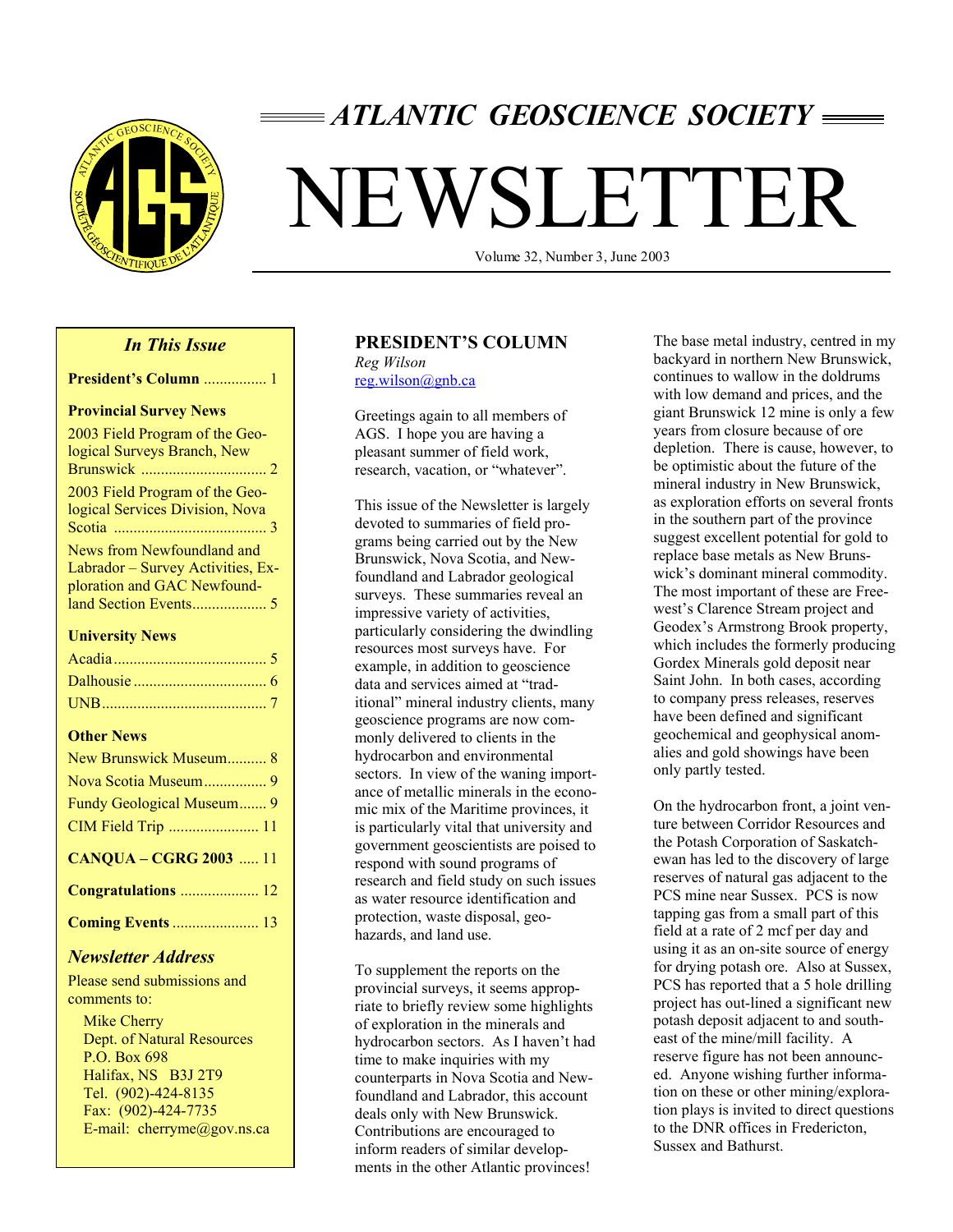Getting back to AGS and Atlantic geoscience events, the CANQUA – CGRG meeting held recently in Halifax was a resounding success (see report in this issue), with about 120 delegates attending seven conference sessions and a total of 53 participants on a pre- and post-conference "Three Coast Field Trip". At the meeting, Ralph Stea of NSDNR was installed as Vice-President of CANQUA, and will become President next year. Our best wishes go to Ralph for an enjoyable and successful tenure with CANQUA.

The Nova Scotia Gem and Mineral Show will be held in Parrsboro from August 15 to 17. Peter Wallace has spearheaded an effort to set up a display table (in conjunction with the Nova Scotia Prospectors Association) to promote AGS and sell some publications. My field work will prevent me from wandering too far away from northern New Brunswick this summer but, having attended similar shows in the past, I recommend it to anyone who enjoys spectacular examples of exotic and not-soexotic minerals (not to mention some pretty exotic prices!).

Howard Donohoe reports that, despite a predictable summer slowdown in activity, the new version of the Nova Scotia Geological Highway Map is scheduled for completion by Christmas. Geomatics Nova Scotia is developing the layout of this entirely digital product, while Howard attempts to negotiate a satisfactory royalty arrangement. An initial printing of 15,000 copies is planned.

On the EdGEO front, the workshop planned for New Brunswick teachers by Murray Gingras and David Lentz has unfortunately been cancelled because of under-subscription. The workshop was to be implemented as one of the NB Department of Education "summer institutes", and its cancellation is believed to be a result of a scheduling conflict with sessions devoted to the new NB science curriculum. We hope that this workshop initiative is not abandoned, and that

the institute organizers with the Department of Education can be prevailed upon to avoid such conflicts in future.

The 208<sup>th</sup> meeting of AGS Council was held on May 5, 2003. In order to maximize attendance at its meetings, especially with most of the Executive now residing in New Brunswick and a large contingent of councillors still in the Halifax – Dart-mouth area, Council has opted for a teleconference plan through InterCall Canada. The first, two-hour meeting was accomplished without complications and at a surprisingly modest cost. Teleconferencing has the advantage of saving some councillors the time and expense of travelling long distances for meetings, and is therefore likely to remain the preferred mode of conducting future Council meetings.

With that, I'll bring this edition of the Forum to a close. I hope you are able to enjoy our all-too-brief season of warmth and sunshine. Scary as it is to contemplate, the next issue of this newsletter will (shudder!) probably coincide with the return to colder weather.

 $\mathcal{L}_\text{max}$  , and the set of the set of the set of the set of the set of the set of the set of the set of the set of the set of the set of the set of the set of the set of the set of the set of the set of the set of the

# **PROVINCIAL SURVEY NEWS**

**2003 Field Program of the Geological Surveys Branch, New Brunswick Department of Natural Resources**  *Mike Parkhill*  mike.parkhill@gnb.ca

The 2003 field season is underway in New Brunswick with several new projects starting up and several others wrapping up. In order to provide clients with more access to our data, the New Brunswick Department of Natural Resources is currently revamping and updating its web access. John Langton will be involved in the design and development of the "new" website. He will also be finishing up

field mapping in the Blue Mountain area (NTS 21 O/16c), south of Charlo.

Reg Wilson will initially be carrying out some field checking to resolve lingering problems in the interpretation of Late Ordovician to Middle Devonian sedimentary and volcanic rocks in the Campbellton map area, which has occupied his summers for the past four years. Subsequently, he will move farther inland and examine the stratigraphy and metallogeny of the Ramsay Brook area in northcentral New Brunswick. This area straddles the major Rocky Brook – Millstream Fault and is the location of a number of (so far) sub-economic gold occurrences. Reg has a couple of papers in the works, based on his investigations in the Gaspé Belt in the northern part of the province.

Jim Walker will continue with mineral deposit studies in the Bathurst Mining Camp, specifically, the Gilmore Brook and Maliseet Zn occurrences. Some work will also be conducted on basemetal +/- Au deposits/occurrences hosted by Early Devonian rocks of the Tobique - Chaleurs zone.

Jeff Carroll will 'wrap-up' the Appalachian Foreland and Platform NATMAP Project in northwestern New Brunswick. The NATMAP Appalachian and Foreland Architectures project involves the collaboration of GSC Québec and MNRQ under the Appalachian Foreland and Platform NATMAP Project. Four 1:50,000 scale map sheets are now completed; however, abundant work remains in synthesizing the data for final presentation. Key areas to be investigated include the southeast corner of the 21O/11 sheet (checking the Chaleur Group / Matapédia Group contact), the east-central part of 21O/14 (checking the Grog Brook Group / Matapédia Group contact and 'edge-matching' of the 21O/14 and O/15 boundaries), and the northwestern part of the 21O/13 map sheet (better definition of the contact between the Temiscouata and York Lake /York River formations. The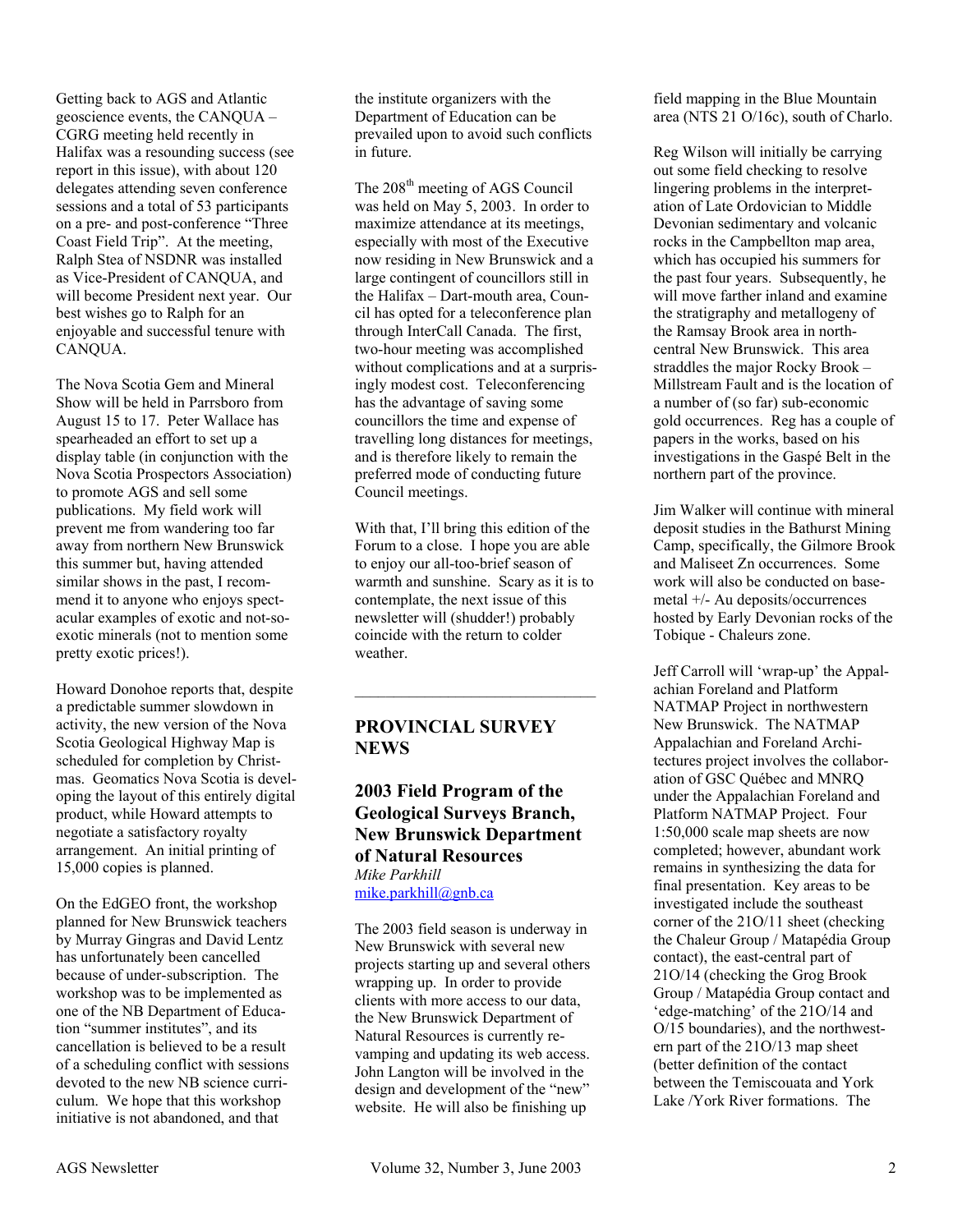latter two formations are newly identified in New Brunswick).

During the course of work in the area, a number of calc-alkaline mafic and lamprophyric dykes/sills was identified in the Grog Brook and Matapédia groups. Several samples from the two suites have been sent for  $^{39}Ar/^{40}Ar$ analysis (results pending). In view of the association of lamprophyres with Au mineralizing systems and their unique relationship with specific tectonic regimes, a small study is planned to evaluate their tectonostratigraphic and economic significance to the area; perhaps with some contribution from UNB.

Michael Parkhill will be finishing up the NATMAP Quaternary mapping project in the Kedgwick (21O/11), Gounamitz River (21O/12), States Brook (21O/13), and Menneval (21O/14) map sheets. A number of gold occurrences have been reported near the New Brunswick border along the Grand Pabos – Restigouche fault system, and there is a porphyry copperskarn deposit at Patapedia. The project also has application for finding new sources of aggregate and clay-rich till for construction purposes. There will also be some minor follow-up till sampling in the map area (approximately 50 samples) and investigation of glacial dispersal trains, *i.e.* clasts and till geochemical anomalies, in the vicinity of mineralized intrusions e.g. Patapedia, and Quisibis Mountain. Mike has a couple of papers in the EXTECH-II Economic Geology Monograph on the Bathurst Mining Camp due to be released later this year, and a couple of Open File Reports in the works dealing with soil and till geochemistry.

Toon Pronk, Serge Allard and Rex Boldon will continue their surficial mapping and till geochemistry sampling project in southwestern NB in support of mineral exploration and gather baseline regional overburden data. This summer their focus will be on the St.George and Saint John map areas (21G/02 and 08 respectively). A minor follow-up study is taking place in the Canaan area of the Carboniferous Basin, to follow up on some minor gold anomalies and jasper zones in the basin margin sediments.

Al Seaman will be conducting surficial geology investigations in the Napadogan and Hayesville map areas in central New Brunswick. He will be attempting to determine if a Younger Dryas till, now known from only one site, is more extensive, and if it can be differentiated from the Wisconsinanage till derived from the Miramichi Highlands that constitutes the target sample medium for till geochemistry sampling. Al has a couple of publications in the works – a report on follow-up till sampling in the Coldstream map area, and a review paper on the Late Pleistocene history of New Brunswick.

Dave Keighley will be continuing his field mapping of the Carboniferous strata of the Case Syncline, west of Sussex. He will also continue to log core from the lacustrine Carboniferous Albert Formation, across southern New Brunswick, with the goal of developing a lacustrine sequence stratigraphic model for the region. With Clint St. Peter, he will also be continuing to update the lithostratigraphy of the region.

Kay Thorne's field season will commence with a detailed study of the gabbro-hosted Sheba gold prospect in Marrtown, just north of Sussex. This will include detailed mapping, core examination, sampling for geochemical and petrological studies, and limited isotopic analyses. Kay's second project will focus on the isotopic signature and possible dating of the mineralization at the Anomaly A zone of the Clarence Stream gold deposit located proximal to the Silurian – Devonian Saint George Batholith in southwestern New Brunswick. The results of these field programs will be highlighted in a couple of papers to be prepared at the end of the field season.

Tim Webb will be involved in an examination of New Brunswick's slate resource potential to be undertaken in a map area in northwestern New

Brunswick predominately underlain by sedimentary rocks of the Early Devonian, Temiscouta Formation. Tim's study will involve a review of basic resource requirements and specifications for various slate products and a geological reconnaissance of Crown-owned lands. In addition, a multi-facetted review of geotechnical and related logistic information that potential aggregate producers normally request when considering suitable tidewater production – export sites will be undertaken. This project will focus on the potential bedrock aggregate resource and development potential of mafic volcanic rocks of the Ordovician Fournier Group in the vicinity of the Port of Belledune in northern New Brunswick

Dominique Bérubé will continue his beach profiling proiect at twelve beach monitoring sites in the province. He also has a photogrammetry mapping project dealing with coastline recession in the Val-Comeau, Grande-Digue and Youghall Beach areas.

 $\mathcal{L}_\text{max}$ 

# **2003 Field Program of the Geological Services Division, Nova Scotia Department of Natural Resources**

*Mike Cherry, Bob Boehner and Bob Ryan* 

cherryme@gov.ns.ca

This year's field program for both the Geological Mapping and Geochemistry Section, managed by Bob Boehner, and the Resource Evaluation Section, managed by Bob Ryan, is largely focused on completion of projects that have been underway for several years. These include the Southwest Nova mapping project, and the program of bedrock and surficial mapping and mineral deposit studies in south-central Cape Breton Island that has operated since 2000 in collaboration with the Geological Survey of Canada, with funding support from the federal government's Targeted Geoscience Initiative (TGI).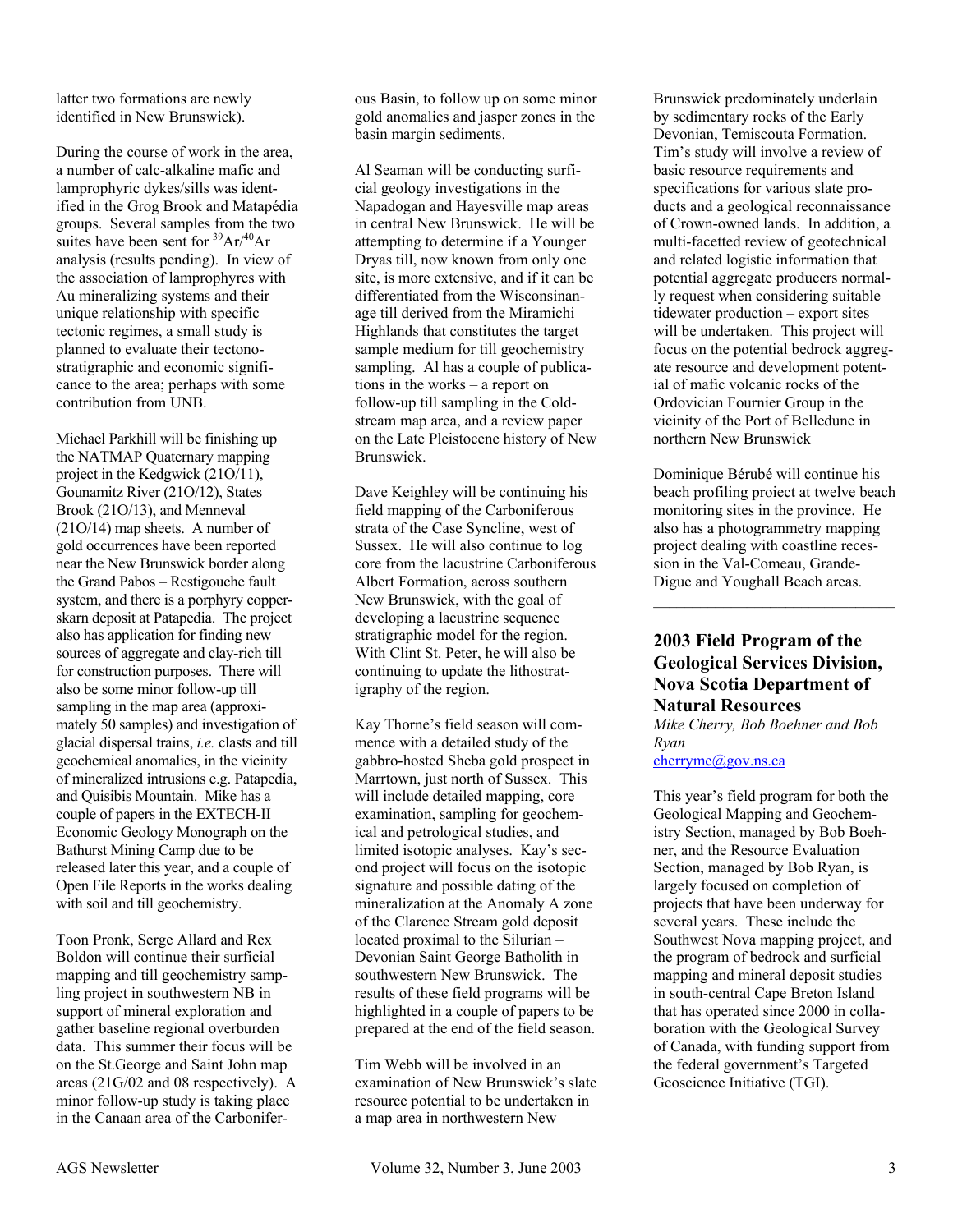#### **Geological Mapping and Geochemistry Section**

Terry Goodwin will continue to investigate geochemical variations in rocks, soils and waters throughout Nova Scotia, including contributing to a project being initiated by Dr. Mike Parsons of the Geological Survey of Canada – Atlantic to examine the distribution and behaviour of metals, particularly mercury and arsenic, within and around tailings at pastproducing gold districts. The objective of this project is to improve understanding of the movement and ultimate fate of these and other elements in mine tailings.

Linda Ham will continue to work with Paul Smith on the Eastern Shore Compilation project. This project will produce a comprehensive knowledge base for gold mineralization in this part of the Meguma Terrane. This year, Linda plans to complete open file maps for NTS areas 11F/03 to 06, and to continue work on maps for NTS areas 11D/10 to 15, and 11E/02 and 03 (Fig. 1).

Rick Horne will work with Chris White in the final year of the Southwest Nova Bedrock Mapping project (see following paragraph), focusing on NTS areas 21A/04, 05, 08 and 12, and 21B/01. Rick will also continue his bedrock mapping activities in the Meguma Group in central Nova Scotia, and plans to complete 1:10,000 scale open file maps of the Ellershouse (21A/16) and Pockwock (11D/13) areas. Finally, Rick will continue his investigations of the structural geology of Nova Scotia gold deposits, as a contribution to a broader program to evaluate Meguma gold deposits that also involves Paul Smith and Dan Kontak. Rick hopes to continue work on the Dufferin deposit and to begin new work on the Mooseland, Moose River and Forest Hill deposits. Much of this work is dependent on access to new surface and underground exposures at active industry projects.

Chris White will complete work on

the Southwest Nova Bedrock Mapping project, with a focus on NTS areas 20P/11 and 20P/14. This project will produce 1:50,000 scale bedrock geology maps for all or parts of the twelve NTS areas that underlie Digby, Yarmouth and Shelburne counties. Chris will also undertake limited field work in the Torbrook and Wolfville areas to improve understanding of the stratigraphy of the White Rock Formation and its correlation with other formations in the area. As a contribution to the TGI project on Cape Breton Island, Chris will complete a compilation of the bedrock geology of NTS area 11F/14, focusing on pre-Carboniferous rocks in the Creignish Hills and North Mountain. Also in Cape Breton Island, Chris will begin a new project with Garth Prime to investigate aggregate resources, which are urgently needed for infrastructure development.

Rob Naylor plans to continue detailed mapping of the Carboniferous basin in the Debert – Kemptown area of the Cobequid – Chedabucto fault system south of the Cobequid Highlands. Understanding of this complex geology will be enhanced by access to seismic surveys that were recently undertaken as part of industry exploration for hydrocarbons.

Ralph Stea will begin his field season by helping to organize the CANQUA – CGRG 2003 conference (see article elsewhere in this issue). Following the conference, Ralph will concentrate on completing the surficial geology component of the TGI project, including 1:50,000 scale surficial geology maps of NTS areas 11F/11 and 11F/14.

#### **Resource Evaluation Section**

John Calder will continue his studies of organic deposits and Carboniferous sedimentary basins to provide information in support of exploration and development of coal and hydrocarbon resources. John will also continue to play a key role in the current initiative to gain recognition of the Joggins fossil cliffs as a UNESCO World

#### Heritage Site.

Garth DeMont will complete his work to update the mineral occurrence database for the TGI project in Cape Breton Island. As an outcome of that project and a recent increase in interest for carbonate resources, Garth will spend considerable time enhancing our knowledge of these resources in NTS areas 11F/11, 11F/14 and 11F/15. Garth will also continue his ongoing work to upgrade and expand the mineral occurrence database for all of Cape Breton Island.

Phil Finck will work with Garth DeMont on carbonate resources in Cape Breton Island, and will also spend some time evaluating sand resources on the island, in light of recent expressions of interest in this commodity. In addition, Phil will spend some time in the field to undertake preliminary evaluations of known occurrences of a variety of other industrial mineral commodities.

Dan Kontak will continue his ongoing study of pegmatite-related mineralization in southern Nova Scotia. Dan will also spend time in the field this year to investigate zinc mineralization in rocks of the Meguma Group, and mineralization associated with the Cobequid – Chedabucto Fault System in NTS areas 11E/06 and 11E/07.

Ron Mills will continue to provide assistance to prospectors in the form of consultations, training and property visits. Ron also plans field work to investigate pegmatites and related resources in the northern mainland.

George O'Reilly will undertake a compilation of gold occurrences along the Eastern Shore, in conjunction with the Eastern Shore Compilation project being carried out by Linda Ham and Paul Smith. George will also work with Dan Kontak to investigate mineralization in the Cobequid – Chedabucto Fault System.

Garth Prime is nearing completion of an investigation of aggregate resources in the Annapolis Valley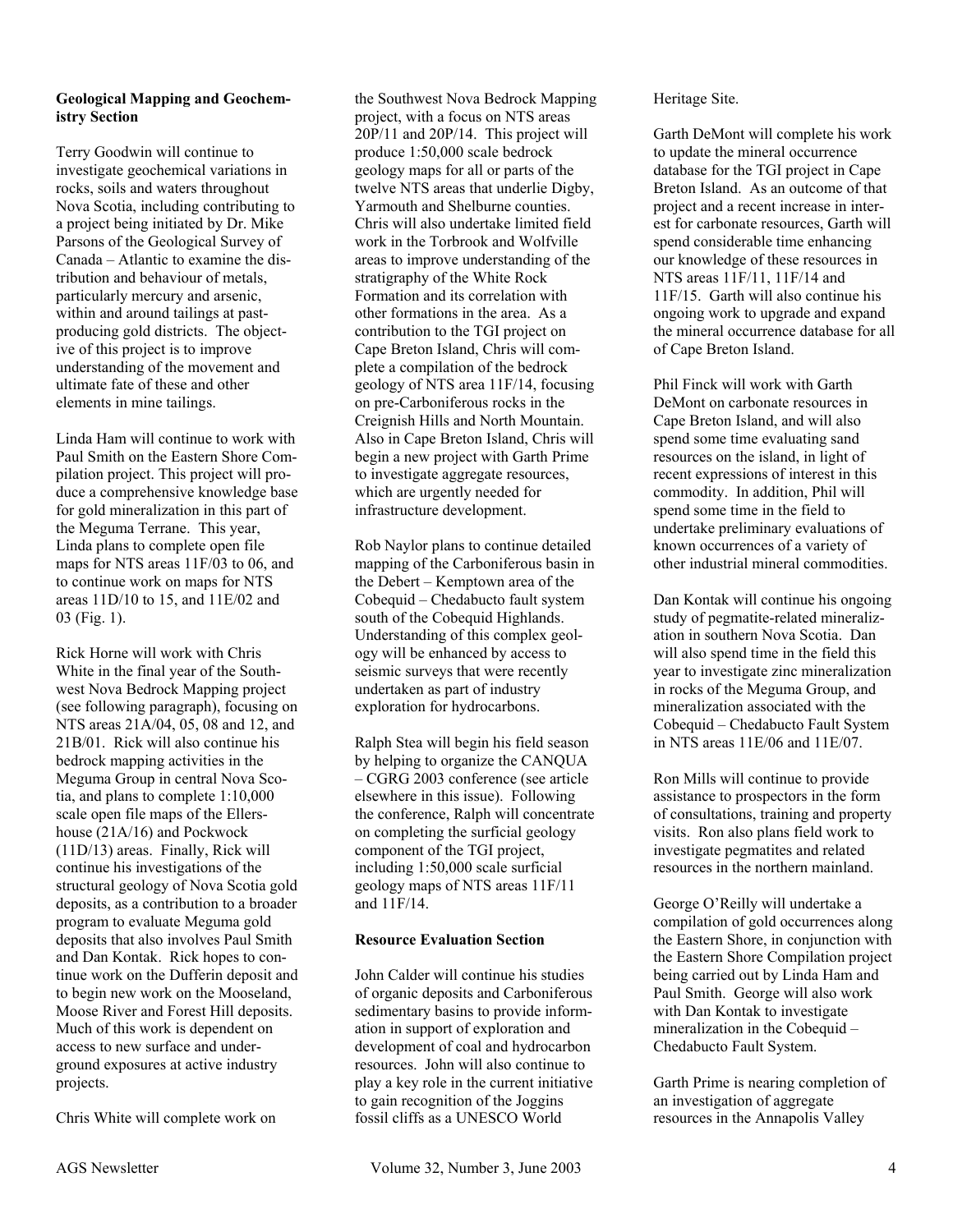(NTS areas 21H/01, 02; 21A/12, 14, 15). With completion of this work, Garth will shift his focus to Cape Breton Island, where infrastructure development in the coming years will require new sources of aggregate.

Paul Smith will work with Linda Ham on the Eastern Shore Compilation project in NTS areas 11F/03 to 06 and 11D/10 to 15, for which his responsibility is to compile and write comprehensive reports on selected gold districts. Paul will also work with Terry Goodwin and Mike Parsons (Geological Survey of Canada – Atlantic) on the latter's project to investigate metals in tailings from past-producing gold mines.

# **News from Newfoundland and Labrador – Survey Activities, Exploration and GAC Newfoundland Section Events**  *Andy Kerr*

 $\mathcal{L}_\text{max}$ 

ajk@geosurv.zeppo.gov.nf.ca

#### **Geological Survey of Newfoundland and Labrador**

The Geological Survey of Newfoundland and Labrador (GSNL) continues to have an active field program, although funding for such activities is less than in some previous years. This scenario is doubtless familiar to public-sector geoscientists elsewhere !

On the island of Newfoundland, regional mapping projects include the Bonavista peninsula (Sean O'Brien), where there is interest in sedimenthosted copper deposits, and the western Notre Dame Bay area (Brian O'Brien), long known for its volcanogenic sulphide deposits. Metallogenic studies will be carried out in the Tally Pond area of central Newfoundland (Gerry Squires, replacing Paul Moore), in and around the Duck Pond Zn-Cu deposit, which is currently being assessed for commercial development by Aur Resources. Gerry will also spend some time examining interesting new

gold prospects in the areas around Botwood and Badger. Metallogenic studies will also be conducted on gold mineralization in the White Bay area (Andy Kerr). Lawson Dickson will continue his work on dimension stone prospects throughout the Province, in conjunction with the Department of Industry, Trade and Rural Development. Quaternary mapping and till geochemistry studies will be conducted on the Bonavista peninsula and northern Burin peninsula by Martin Batterson.

In Labrador, mapping of the complex and varied plutonic rocks of the Nain Plutonic Suite and their country rocks will continue in the area north of Nain. under the direction of Bruce Ryan and Don James. Charlie Gower will continue his work in the Grenville Province by examining the newlyconstructed segment of the Trans-Labrador highway between Red Bay and Cartwright. Aggregate resource assessments in the areas around the new highway will be conducted by Jerry Ricketts. Andy Kerr will continue his work on magmatic sulphide mineralization via a brief examination of sites with anomalous PGE values in the mafic rocks of western Labrador.

In addition to these field projects, office-based projects such as the Mineral Occurrence Data System (MODS) and GIS compilations will continue, and other project geologists will be busy working on final reports on work from previous years.

Mineral Exploration remains active in Newfoundland and Labrador, with most interest presently focused upon gold. The "Botwood Basin" area, site of a joint venture project between Altius Minerals and Barrick Gold, is considered to have potential for Carlin-type sediment-hosted gold deposits, and has attracted considerable staking activity in the last 2 years. Similar interest has developed in the White Bay area of western Newfoundland. There is also active exploration

for base metals in several areas of central and eastern Newfoundland.

Mineral Exploration in Labrador has fallen from the high levels experienced following the Voisey's Bay discovery, but it is anticipated that interest in this vast territory will return as development proceeds at Voisey's Bay over the next few years. Altius Minerals has initiated a new project to assess parts of central Labrador for iron oxide – coppe r– gold mineralization.

#### **GAC Newfoundland Section**

The GAC Newfoundland Section held a successful technical meeting in February, including keynote addresses by Greg Arehart (Carlin-type gold deposits), Harvey Thorleifson (diamonds in Canada), Hugh Wishart (deep-water petroleum exploration), Christian Zdanowicz (glaciers and climate change) and Richard Grieve (giant impacts and their effects). Our annual lobster boil was also successful and very much enjoyed by everyone except the lobsters. A fall field trip is now being planned for early October in Gros Morne National Park, and will be led by Bob Stevens and Tom Calon. Interested AGS members should watch for further announcements about this trip.

 $\mathcal{L}_\text{max}$ 

# **UNIVERSITY NEWS**

# **Acadia**

*Sandra Barr*  sandra.barr@acadiau.ca

Winter term at Acadia was the usual hectic round of classes, speakers, theses being finished, and preparations being made for summer. Term ended with a very successful field school, partly held locally and partly at Antigonish, and which will long be remembered as the field school when it DIDN'T snow, and finally with ten B.Sc. and two M.Sc. students receiving their degrees and scattering to the four winds.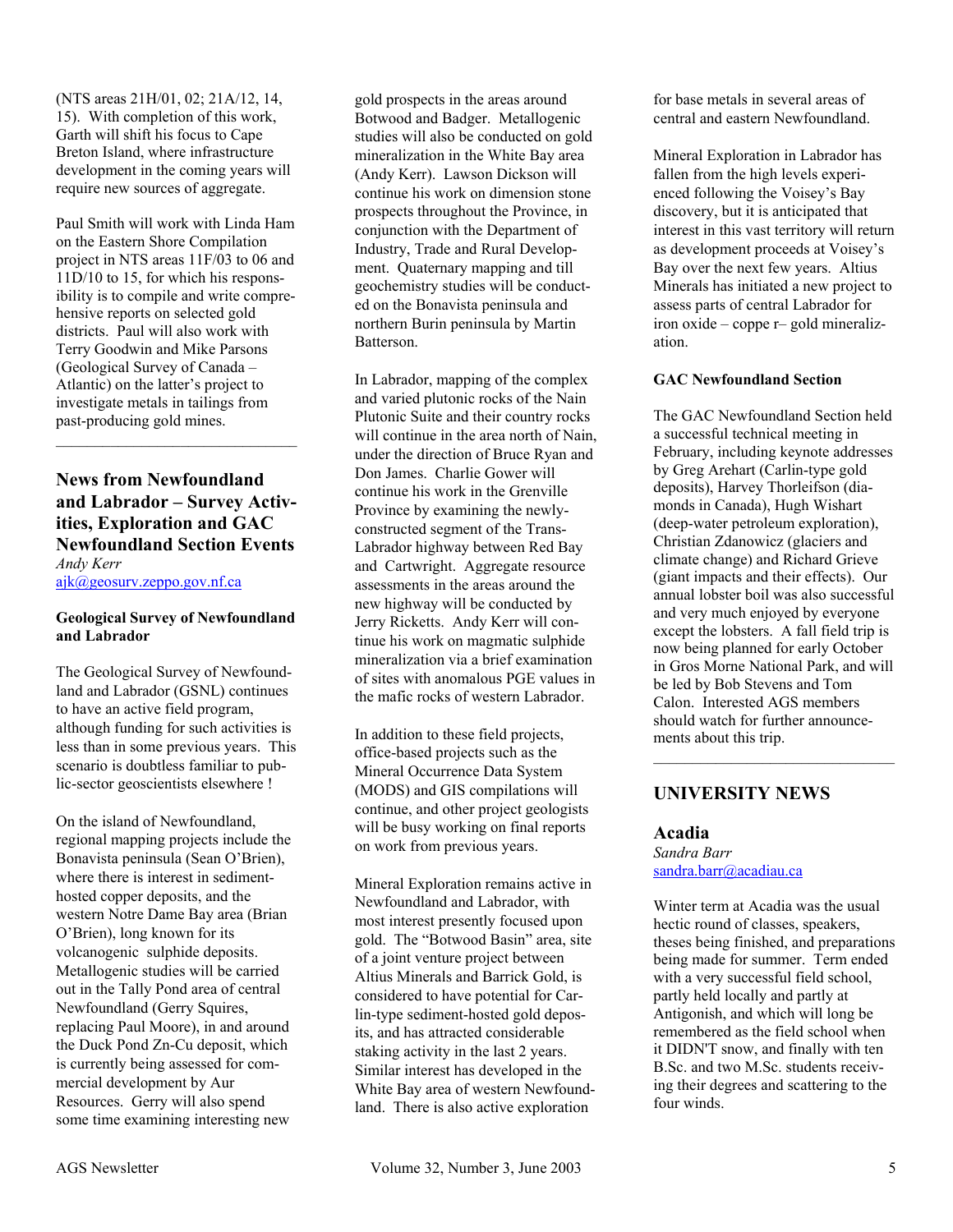A highlight of the term was the week of the AGS – NEGSA meeting. Not only did the departmental plotter go into overdrive, but the student Fletcher Club organized the biannual Acadia stop for the Canadian Blood Services donor clinic at the same time. The Fletcher Club was recognized with an award for ongoing service to the community for 55 years of hosting this event. The department practically closed down when almost all faculty and much of the third and fourth year classes disappeared off to the Westin Hotel in Halifax for the conference.

Cliff Stanley and Rob Raeside gave presentations at the GAC – MAC – SEG meeting in Vancouver in May, on aspects of their research in the Yukon and Shelburne, Nova Scotia, areas respectively. Rob also participated in the council meetings of the Mineralogical Association of Canada, and compiled the short course series book "The Analysis and Interpretation of Fluid Inclusions". Rob is the series editors for these books.

Sandra Barr was elected as vice-president of the Geological Association of Canada, the country's leading national geological society. While honored to be invited, it is with some trepidation that she takes on this role, bringing with it, as it does, the "promotion" to president and past-president in the subsequent two years, up to three council meetings across Canada annually, delegation responsibilities with the Canadian Geoscience Council, and of course responsibilities keeping the GAC afloat and running smoothly. Being the "nearest councillor" to the headquarters in St. John's, she will no doubt have to make a few jaunts over to the business office to ensure all is running properly there. It is a good thing that time passes so quickly and the 3 years will be over before she realizes how busy it is!

 $\mathcal{L}_\text{max}$  , where  $\mathcal{L}_\text{max}$  and  $\mathcal{L}_\text{max}$ 

#### **Dalhousie**  *Martin Gibling*  mgibling@dal.ca

#### **Undergraduate Events**

*Trinidad Excursio*n: During the winter break in February, Grant Wach took a group of advanced undergraduate and graduate students to Trinidad for an excursion entitled "Field Methods in Petroleum Geology". Some of the excursion costs were covered with the assistance of industry sponsorship from Shell Canada Ltd. and Imperial Oil Resources Ltd. The group teamed up with students and faculty at the University of the West Indies to view a wide variety of rocks at outcrop, and to carry out exercises in petroleum assessment. A visit to the famous Pitch Lake was a particular highlight. The group returned tanned and enlightened about one the world's most famous petroleum systems.

*CIM Awards*: Several students from the 2001 - 02 thesis year won awards for their honours theses from the Canadian Institute of Mining, Metallurgy and Petroleum (CIM) in their annual national competition. Patrick Collins won the President's Medal in the Geology category for his thesis "Fixation of Sulphur during Framboidal Pyrite Development in a Petroleum Reservoir in Cretaceous Volcanics in the Andes: Implications for Cu metallogenesis". Other winners were Chris Leblanc in the Coal and Oil Sands category ("Central Scotian Slope Stability: The Possible Role of Gas Hydrates"), Belinda Culgin in the Environment category ("Mercury in Till and Bedrock, Kejimkujik National Park Area, Nova Scotia"), and Trevor Finlayson in the Mineral Processing category ("Distribution, Mineralogy, and Potential Recovery of Rutile from the Chuquicamata Porphyry Copper Deposit of Northern Chile"). Congratulations to all of them!

*Undergraduate Theses*: Ten theses in a wide range of topics in Atlantic Canada and around the world were completed and successfully defended in April 2003. The highest mark was

awarded to Joe Kidston for his thesis "Depositional Environment and Provenance of the Dina Formation, Proost Oil Field, east central Alberta, and a discussion of hydrocarbon distribution within" (supervised by Grant Wach). The effective writing award went to Jane Hawken for her thesis "Seismic Structure of the Ocean Continent Boundary in the Newfoundland Basin from a Multichannel Seismic Line" (supervised by Keith Louden).

*Seismic Cruise*: The Nova Scotian seafaring tradition is alive and well! Three undergraduate students are gaining excellent experience on a seismic cruise this summer. The "Ramform Viking", operated by PGS, is obtaining seismic profiles on the Scotian Shelf on behalf of Marathon. Jane Hawken, Maureen White and Jonathan Crealock are each spending 6 weeks on board as part of the operation.

*Dawson Club Banquet*: In April, we enjoyed the annual end–of-term banquet, held in a downtown restaurant, at which about 60 faculty members and students appeared in unaccustomed splendour. Under the direction of Dawson Club President Adam Layman, numerous informal awards were presented, representing a suite of remarkable and curious accomplishments by members of the Department over the past year.

*Earth Science Professor of the Year: Djordje Grujic:* The Dawson Club made this award to Djordje for his skill and enthusiasm in teaching. The citation, written by Karla Pelrine, stated: "In my opinion one of the most important qualities any professor can have is to be excited about the subject they teach. It catches student's attention and the enthusiasm spreads. Who knew a whole class could get excited about stereonets. Once we figured out whether he was saying fault or fold, structural quickly became our favourite class. One of the best aspects of Djordje's classes was the hands-on examples. We got to play with grape juice, phone books, breast implants,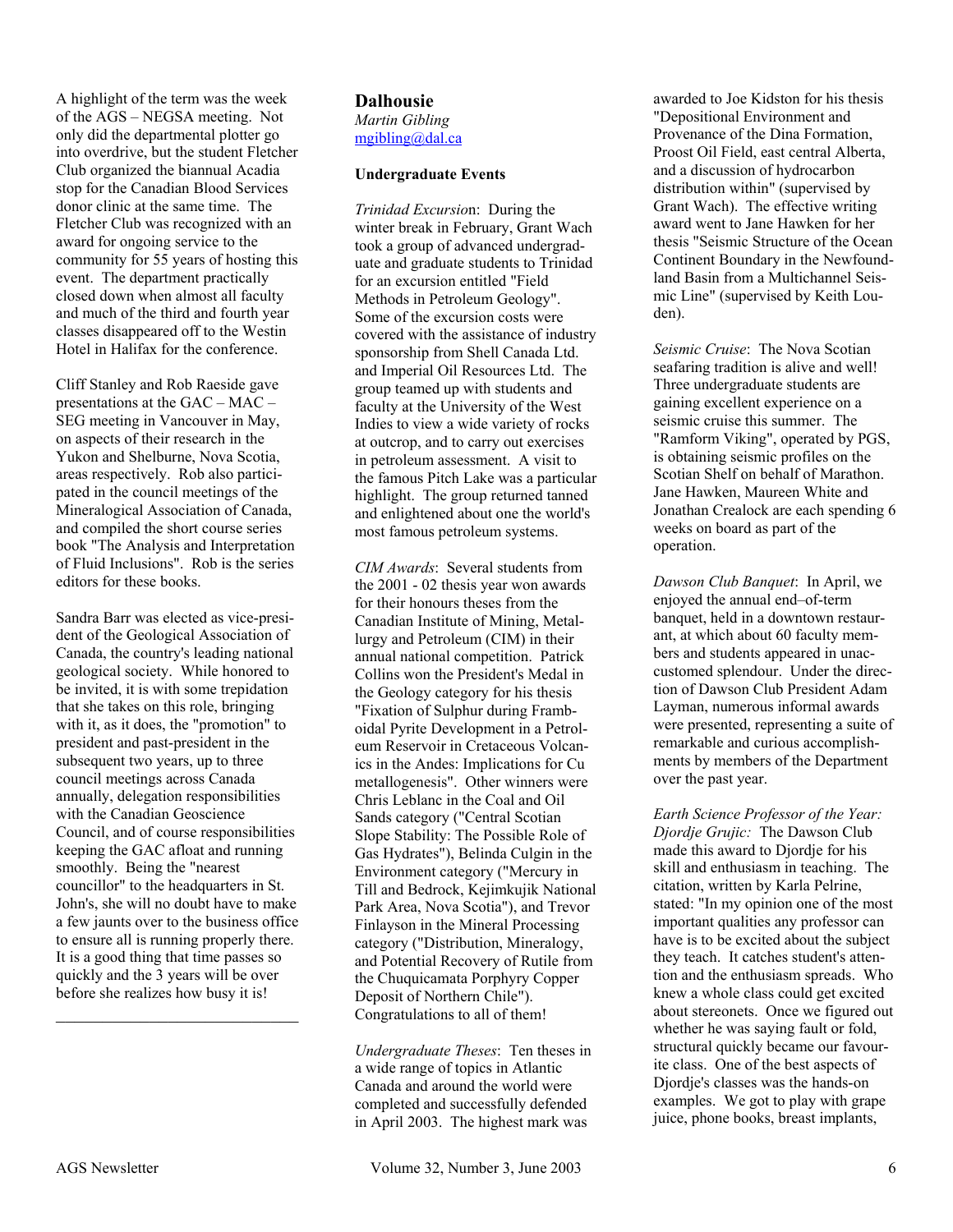and plasticine. We always knew there would be a great example when Djordje showed up wearing an apron and oven mitts. He was always approachable, friendly, and willing to take extra time to make sure everyone understood the topics covered. Another important contribution Djordje has made to our department is his wonderful photography. He has generously donated several pieces to the SEG art shows that ended up causing several fierce bidding wars. So, in conclusion, I consider myself very lucky to have been a part of Djordje's first class here at Dal, as well as the opportunity to work with him for a summer term, although I'm still trying to convince him to take us on a field trip to Bhutan. Thanks for everything Djordje".

#### **Graduate Events**

*Theses Completed*: The Grenville Province in Ontario got a good workover from two theses that were defended in the spring: the Ph.D. of Trond Slagstad ("Muskoka and Shawanaga domains, Central Gneiss Belt, Grenville Province, Ontario", supervisor Becky Jamieson) and the M.Sc. of Mark Raistrick ("Depleted Mantle Derived Magmas and Laurentian Detritus in the Supracrustal Lighthouse Association, Grenville Province, Ontario", supervisor Nick Culshaw).

*Thesis Award*: The CIM First Prize in Geology was awarded to Ricardo Boric for his Ph.D. thesis "Geology, Mineral Zoning, and Lithochemistry of the El Soldado Manto Type Copper Deposit, Chile" (supervisor Marcos Zentilli).

The President's Graduate Teaching Assistant Award was awarded to Earth Sciences Ph.D. student Mike Rygel, for his expert assistance to undergraduate students. Mike was especially involved in the Dalhousie Integrated Science Program (DISP), which provides a comprehensive first-year programme in science and mathematics, with an emphasis on problem solving and interdisciplinary

experience.

#### **Society of Economic Geologists Art Show**

In February, the graduate and undergraduate student chapter of SEG sponsored our annual art show and auction, in support of student field excursions of economic interest. Many department members donated arts and crafts which were auctioned to the highest bidders. Other department members displayed their musical talents to encourage wild spending. Altogether an artistic and enjoyable evening.

#### **Research Events**

*Lab Warming Ceremony, Cosmogenic Nuclide Exposure Facility*: After a prolonged period of construction, the CNEF, under its Director John Gosse, had its official opening on April 17, with a suite of dignitaries in attendance, including university President Tom Traves, who cut the ribbon, and two Vice Presidents. Excellent cake was on hand. Although this was the formal opening, the lab has now been operating for some time. Among its most recent activities was the use of cosmogenic isotopes extracted from large granitic erratics near Peggy's Cove to date ice-marginal retreat. The analyses yielded an age of  $16.4 \pm 2.8$ ka, implying that the ice was gone before the Younger Dryas (Fiona MacDonald, B.Sc. thesis).

*U/Th-He Equipment*: An NSERC Equipment Proposal by Peter Reynolds, John Gosse, Marcos Zentilli and Paul Sylvester (MUN) was funded (\$145,000.) during the most recent competition. This equipment will enable the thermochronology group to investigate subtle aspects of crustal thermal history, and provides a welcome avenue of development.

*AGS – NE GSA*: The last AGS Newsletter contained a detailed account of the conference. Co-chairs Marcos Zentilli and Dave Scott would like to thank many earth scientists from across the Atlantic region and

beyond who contributed so willingly to making the conference a success.

*New Microprobe Technician*: We welcome Patricia Stoffyn as the new technologist for the Electron Microprobe (Regional Facility), replacing Bob MacKay who is moving into retirement. Patricia brings many years of technical experience to the position, and we look forward to working closely with her as the new probe (recently funded by NSERC) continues its important operations.

 $\mathcal{L}_\text{max}$  , where  $\mathcal{L}_\text{max}$  and  $\mathcal{L}_\text{max}$ 

#### **UNB**

#### *David Lentz*  dlentz@unb.ca

We have had three Ph.D. graduates thus far this year. Alain Murphy defended his thesis, entitled *Geological setting of the Whistle - Parkin Offset, Sudbury*, which was supervised by John Spray. Chris Beaumont-Smith (presently with the Manitoba Geological Survey) completed his thesis (*Structural and Metamorphic History of the Back River Volcanic Complex, Nunavut*). Chris was supervised by Paul Williams. Paul's most recent graduate was Pinglan Dong, who was co-supervised by Brigitte Leblon (UNB), a noted Remote Sensing expert. Dr. Dong's thesis focused on remote sensing aspects to mapping an area in California.

In early March, we hosted a "Meet and Greet" at the Royal York Hotel in Toronto, in conjunction with the PDAC annual meeting. Bruce Broster and David Lentz and three undergraduate students hosted this successful event, which was sponsored by the Geology Department and the UNB Geo-alumni.

At the CIM Annual General Meeting in Montreal in early May, David Lentz began a one year term as President of the CIM Geological Society. The Society has over 1,300 members and is growing. Seven presentations from the UNB ORE Group were made at the conference. One student (Sean McClenaghan) received a CIM Best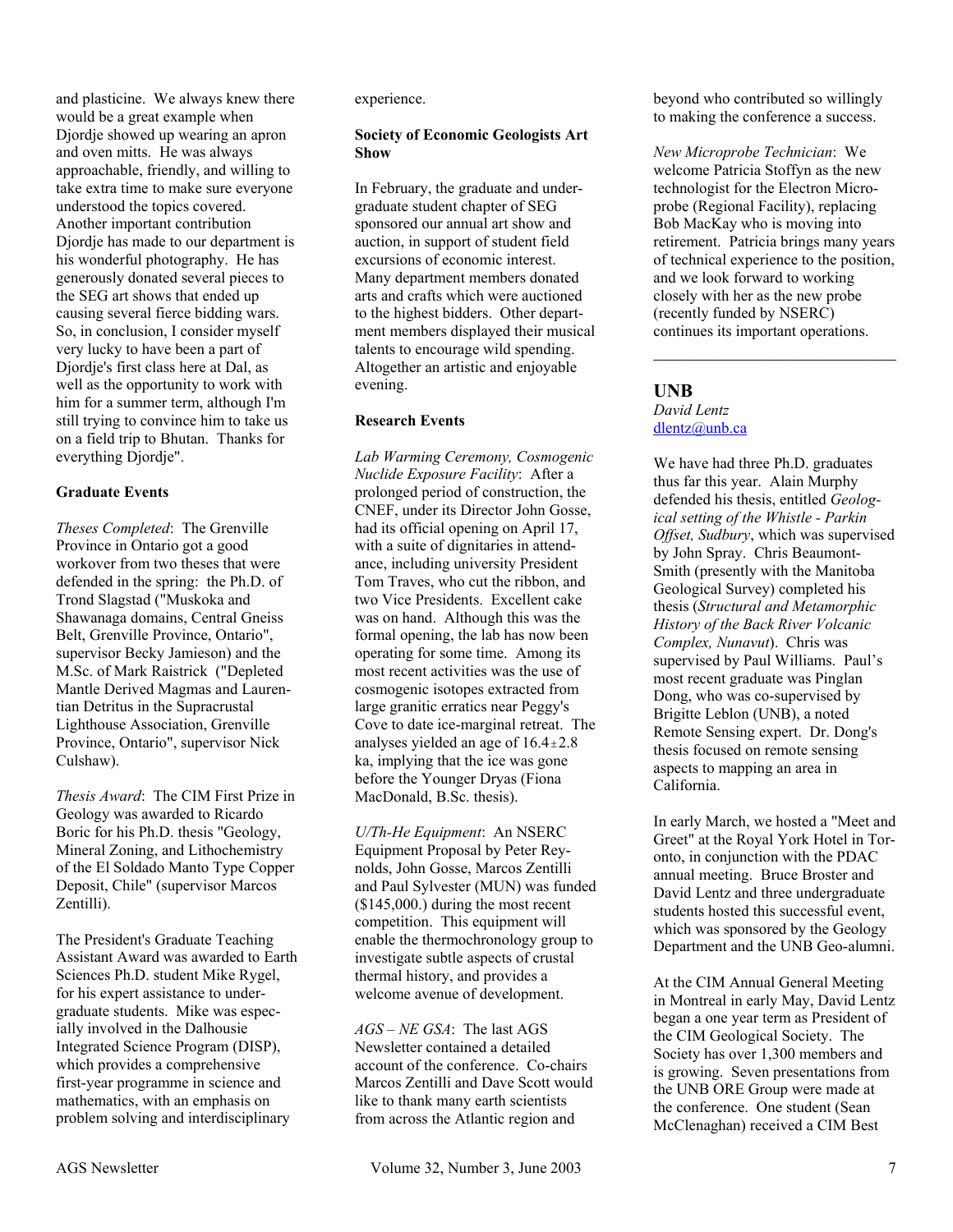Thesis award for work that he completed at the University of Ottawa under supervision by Wayne Goodfellow (GSC) and David Lentz.

Since its launch in the spring of 2002, the Geoarchaeological Research Group, organized by Bruce Broster and David Black (Department of Anthropology, UNB), has been busy spreading the word about on-going research and educational programs in geoarchaeology. Student members of the group participated in the 36th annual conference of the Canadian Archaeological Association in Hamilton, Ontario. Pamela Dickinson (PhD candidate, Geology, UNB) presented a paper, co-authored with Brent D. Suttie (MA candidate, Anthropology, UNB), Sandy Glidden-Hachey (MA candidate, Anthropology, UNB) and Alyson Mercer (BA candidate, Anthropology, UNB) entitled *A Summary of Geoarchaeological Education and Research at the University of New Brunswick* in the plenary session. That session ended with an open discussion between the audience and a panel of speakers representing universities now developing or operating programs in geoarchaeology. The theme of the discussion was "The future of archaeological research in Canada".

Pamela Dickinson participated in the panel discussion, representing UNB's interests in this topic. David Black (Anthropology, UNB) presented a paper, co-authored with Susan Blair (Anthropology, UNB) and Brent Suttie (MA candidate, Anthropology, UNB) entitled *Geological Sources and Archaeological Distributions of Translucent Chert in New Brunswick*.

Dr. Black, Susan Blair and Pam Dickinson organized a special weekend workshop for the New Brunswick Nature Trust on April 30 and 31. This event was sponsored by the Nature Trust of New Brunswick and given by the University of New Brunswick's Geoarchaeological ResearchGroup. It included lectures and field trips, with attendance restricted to 20 participants.

Pam Dickinson organized and cochaired two sessions on Geoarchaeology and Applied Dating Methods at the CANQUA - CGRG meeting in Halifax. Members of the UNB Geoarchaeology Research Group presented four papers in the geoarchaeology sessions. Presenters included Susan Blair (*Changing Settlement and Technology during the Mid to Late Holocene of the Lower Saint John, South-Central New Brunswick, Canada*), Jason Jeandron (*X-Ray Vision for Archaeologists: The Application of Geophysics to Archaeology*), Brent Suttie and Xueming Yang (*Non-Destructive Lithic-Sourcing of Granite Artifacts from Southwestern New Brunswick*), and David Black, Susan Blair, Pam Dickinson, Sandy Glidden-Hachey, Jason Jeandron, Kevin Leonard, Brent MacEachern, Brent D. Suttie and Lucy A. Wilson (*Distinguishing and Sourcing Variegated Chert Toolstones in the Canadian Maritimes*).

Bruce Broster organized and cochaired a session on drift prospecting at the CANQUA meeting. Bruce co-authored two presentations to that session with members of the Quarternary and Environmental Studies Group, including *Influence of subglacial topography on the spatial variation of till composition* with Toon Pronk and *Wisconsinan ice flow trajectories and till geochemistry: southwestern New Brunswick* with S. Allard, Toon Pronk, and R. Boldon (NBDNR).

The week-long activities at the CANQUA – CGRG conference culminated with a meeting of archaeologists, geologists and representatives of Mi'kmawey Debert to discuss recent initiatives to develop and interpret the Paleoamerican archaeological site at Debert, NS. An informal field trip to the Debert site followed.

Karl Butler, our geophysicist, has agreed to become Director of the prestigious Geological Engineering program at UNB. The program began in the early 1980's under the directorship of Prof. Ernie Hale and has

grown under several directors, including Bruce Broster in the late 1980's. Karl is highly respected by the Geological Engineering students, has supervised numerous geological engineering projects, and has been on the evaluation committee for many engineering graduate students. Overall, this complements Karl's collaborative research program with the UNB Groundwater Studies Group.

Several changes in staff have occurred recently. Jaan Vahtra retired at the end of 2002, after many years as our analytical technician. The position was filled in April by Dr. Suporn Boonsue. Paul Williams retires on July 1st, but will remain as an emeritus professor. Paul will continue his active research program and his supervision of an impressive group of Ph.D. candidates. Murray Gingras is leaving UNB to join the faculty at the University of Alberta. Murray will be sorely missed as he had a very active research program, with numerous graduate students, and an excellent publishing record. He'll be missed more because of his equally impressive persona. In his short time at UNB, he became revered by all who knew him.

Lastly, the Forestry and Geology Building is presently getting a face lift. The building is boarded up at the moment, but inside is busier than it has ever been !

 $\mathcal{L}_\text{max}$  , where  $\mathcal{L}_\text{max}$  and  $\mathcal{L}_\text{max}$ 

# **OTHER NEWS**

# **New Brunswick Museum**  *Randy Miller*

millerrf@nb.aibn.com

In January, the New Brunswick Museum announced two recipients of the 2003 G.F. Matthew Research Grants in Geology. They are Dr. Robert Wagner, JardÌn Botánico de Córdoba, Spain, and Dr. James Hagadorn, Amherst College, Massachusetts. Dr. Wagner continues to receive support for his work on the Upper Carboniferous plants from the Lancaster Formation at Fern Ledges. Dr. Hagadorn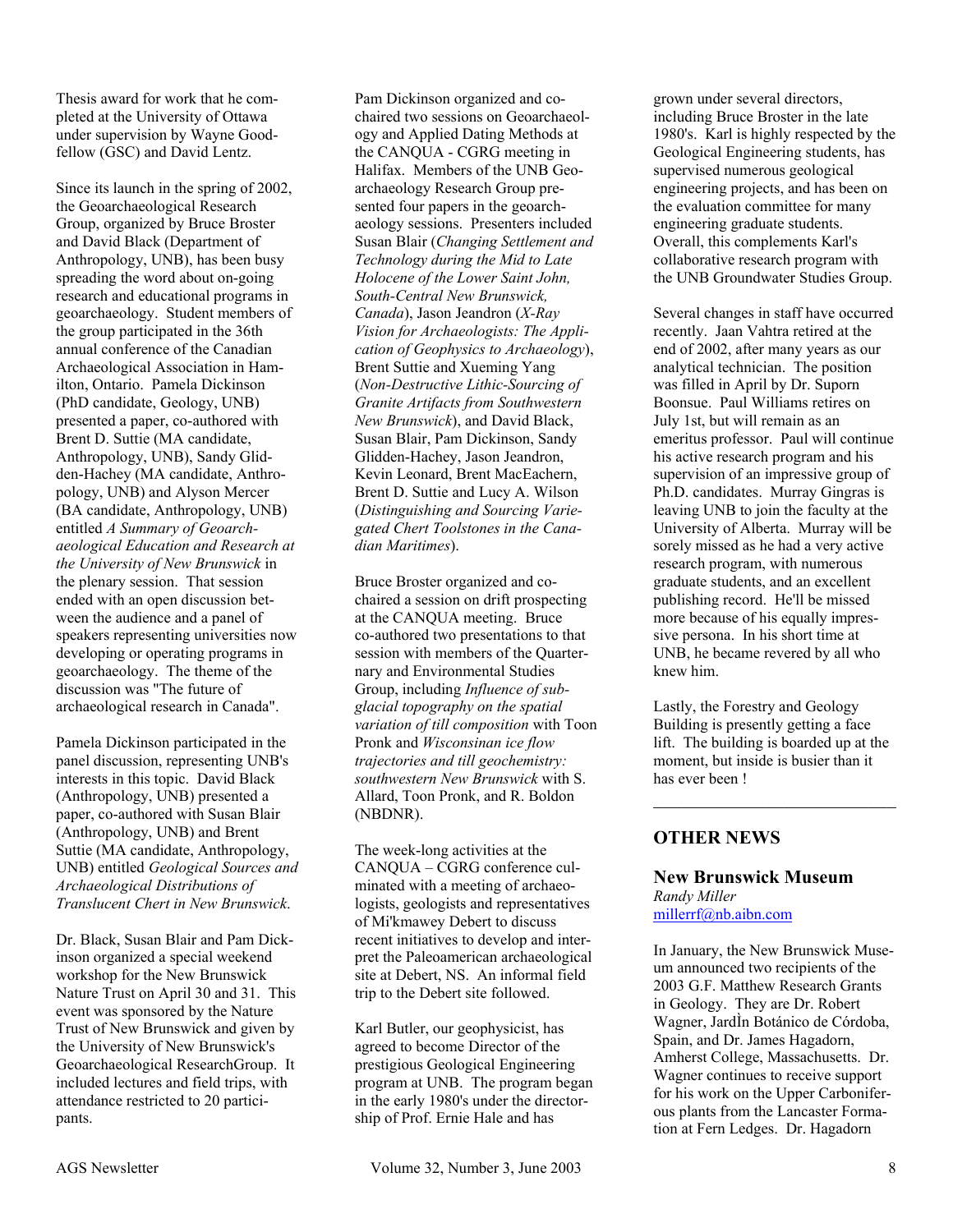will be examining the Cambrian, King Square Formation, jellyfish site in Saint John.

Dr. Sue Turner from the Queensland Museum and Monash University, Australia has been appointed a Research Associate at the New Brunswick Museum. Dr. Turner is a previous recipient of the Matthew Grant. Dr. Turner and our colleague Dr. Richard Cloutier, Université du Québec à Rimouski, are continuing to work with the Museum to describe a specimen of the oldest articulated shark fossil from the Campbellton Formation. We are slowly pulling together all the information about the Campbellton vertebrates and invertebrates to revise our understanding of this interesting part of New Brunswick palaeontology.

Our traveling exhibition, Fossil Hunter-Will Matthew and the Giant Trilobite is currently available for loan to institutions that can meet exhibition requirements. Anyone interested can contact Randy Miller. Although we are not traveling any geology exhibitions at the moment, we continue to be involved in other various projects to promote geoscience. One recent project involved a group of students from Harry Miller Middle School. The students visited the Museum as part of an experimental outreach project that let the onsite student team examine the collections and interview the palaeontologist (me), while connecting in real time to the classroom in Rothesay. Students back in the class were able to ask questions and tour the collections via a video camera and an internet link. The student s web site can be seen at http://www.histori.ca/students/default. do .

#### *Recent Publications*

Miller, R.F. and W. H. Forbes, W.H. 2001. An Upper Carboniferous trigonotarbid, Aphantomartus pustulatus (Scudder 1884) from the Maritimes Basin (Euramerican Coal Province), New Brunswick, Canada. Atlantic Geology, v. 37, p. 191-196.

Miller, R.F. 2003. George Frederic Matthew's contribution to Precambrian paleobiology; Geoscience Canada, v. 30, p. 1-8.

 $\mathcal{L}_\text{max}$ 

#### **Nova Scotia Museum of Natural History**  *Deborah Skilliter*  skillidm@gov.ns.ca

#### **Mesozoic Reptile Named**

George Hrynewich, Research Associate of the Nova Scotia Museum, now has a fossil named after him. *Teraterpeton hrynewichorum* is an archosauromorph reptile from the Upper Triassic Wolfville Formation. The skull was discovered by George and his son, Sandy, in 1999. The skull was skillfully prepared by staff at the Royal Ontario Museum and studied by Hans Dieter Sues. The paper appears in the Canadian Journal of Earth Sciences (Sues, H-D. 2003. An unusual new archosauromorph reptile from the Upper Triassic Wolfvile Formation of Nova Scotia. Canadian Journal of Earth Sciences, v. 40, p. 635-649).

The name *Teraterpeton hrynewichorum* means "wonderful creeping lizard." The specimen, which is a holotype, now resides in the Palaeontology Collections at the Nova Scotia Museum of Natural History.

#### *Dendrerpeton* **returns**

If you have visited the Museum galleries lately, you may have noticed an imposter in the *Dendrerpeton* case. The real fossil has been temporarily replaced with a plaster cast. The fully articulated fossilized skeleton of *Dendrerpeton acadianum* (an amphibian) has just been safely returned to the Museum following a trip to London, England and Austin, Texas. Dr. Per Ahlberg from the Department of Palaeontology at The Natural History Museum in London borrowed the specimen to complete a study on the middle ear structures of early tetrapods.

#### **Busy Summer**

This summer is shaping up to be very exciting. Some of the highlights include:

World Circus, a traveling exhibition produced by the Canadian Children's Museum, Canadian Museum of Civilization. There will also be circus performances at various times throughout summer.

The Terrarium, an interactive installation by Nova Scotian artist Holly Carr.

The Butterfly Pavilion will return to the Museum this summer. The butterflies will be back from late June to September.

There will also be children's palaeontology workshops, guided geology walks, and more. See the Museum Events listings at http://museum.gov.ns.ca/ for more details.  $\mathcal{L}_\text{max}$ 

#### **Fundy Geological Museum**  *Ken Adams*  adamskd@gov.ns.ca

As we embark on our tenth summer season, the Fundy Geological Museum is preparing to welcome its 225,000th visitor.

#### **Laboratory**

Work in the laboratory continues to focus on the preparation of the prosauropod dinosaur material recovered from Wasson Bluff in 2000. This activity can be followed on the Project Prosauropod portion of the Museum's web site at http://fundygeo.museum.gov.ns.ca. An assistant preparator, Colleen Collins, was hired to work with Kathy Goodwin, through NSERC's Promo-Science program. Three student positions have received support through the Canadian Museum Association's Young Canada Works in Heritage Institutions and Human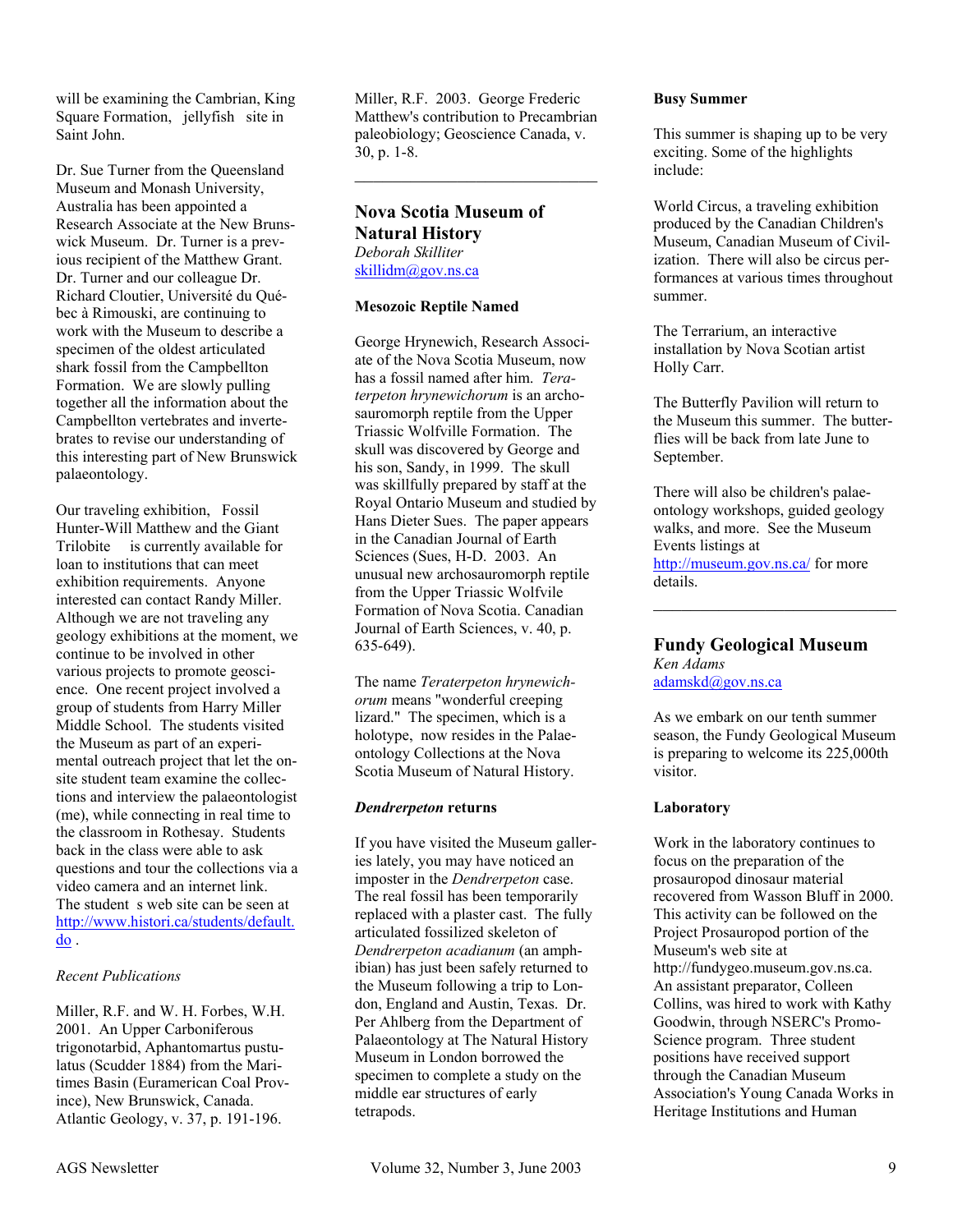Resource Development Canada's student employment programs.

Tim Fedak has been active in raising funds for the laboratory and financial assistance has been received from Exxon - Mobile Petroleum and Duke Energy (Maritimes and Northeast Pipeline). He spent the month of May doing field work at the dinosaur site and will be coming back on a weekly basis during the summer to do research. Scotsburn Dairy will be a major sponsor this summer – information promoting Project Prosauropod will appear on approximately 385,000 milk cartons being distributed in Nova Scotia and New Brunswick during July and August.

#### **School Programming**

The Museum's public and school programs continue to be well received, with more than 33 school, girl guide and cub scout groups arriving during April, May and June, including 19 overnight packages. The "overnighters" are the most effective way for many school groups to organize their trips. School groups are now booking dates for their 2004 visits. Funding has been received this year from HRDC and the Department of Economic Development to hire two students to work with Marilyn Smith, our Education Officer. Three adult interpreters were again employed to assist with the school programs. Two of these interpreters are job sharing.

In 2001, Parrsboro area children in grades primary to six were presented with a complimentary coupon admitting the student and one parent to the Museum. More than 2,000 coupons will be distributed this year to the students in Parrsboro, Advocate, Five Islands, River Hebert, Bass River, Great Village, Amherst, Springhill, Oxford, Pugwash - Wallace, Lorneville and Truro, with their final report cards. Two of our local partners, the Ottawa House By The Sea Museum and Age of Sail Heritage Centre, also took part in this year's promotion.

#### **Public Programs for 2003**

The group tour market has been a difficult one to crack, with World Wide Country Tours landing 13 buses last year. The company had initially booked 15 tours this summer. Fears over SARS, the American economy, mad cow disease and the war in Iraq may have prompted the cancellation of 7 of these trips. The Moncton Geology Camp will be returning for its sixth summer of activities, with nine day trips planned, again an increase. The Dartmouth SportsPlex has booked two day trips, with 80 children participating in each visit.

The Museum will again host three Elderhostel programs in 2003. The Fundy North Nova Heritage Elderhostel, July 20 - 26, is sponsored in partnership with five community museums throughout Cumberland and Colchester Counties. Twelve participants have already confirmed their attendance for this session.

Two Elderhostel Geological Safari Programs are available, September 14 - 20 and October 5 - 11. Participants will visit a number of geological sites along the Bay of Fundy, take part in classroom activities, and sample local hospitality and cuisine. For information on registration, please contact Elderhostel at 1 – 877 – 426 - 8056 or www.eldhostel.org. The EdGeo Workshop will be held at the Museum August 25 and 26.

We invite visitors to join us for Dino Daze activities on July 20th, for hands-on activities, painting dinosaurs, scavenger hunt, and face painting. Throughout July and August, Mineral and Fossil Day packages are offered Tuesday through Sunday, and include guided tours of the Museum, hands-on activities and beach tours. The Nova Scotia Gem and Mineral Show activities will be held August 15 - 17 at the Lion's Arena in Parrsboro.

The Museum is also participating in NSDNR's 2003 "Parks are for People" program with curatorial walks on Saturdays in July and August. The

season begins July 5th with a walk from Red Rocks to McGahey Brook. Participants must provide their own transportation and are invited to meet the Director/Curator, Ken Adams, at the Museum at 9.30 am. Most of the geological sites of interest to be visited are a to 1 hour drive from the Museum. Bring a lunch, sturdy walking boots, layered clothing, a hat, sunscreen and a camera. The following walks are planned:

July 5: Red Rocks - McGahey Brook, Cape Chignecto Provincial Park. July 12: Economy Falls. July 19: Joggins Fossil Cliffs. July 26: Wards Falls. August 2: Clark Head. August 9: Thomas Cove, Economy Point. August 15 — 17: Nova Scotia Mineral and Gem Show at Lions Arena, guided tours of a number of local sites August 23: Spicers Cove, Cape Chignecto Provincial Park. August 30: Five Islands Provincial Park.

#### **Museum Shop**

The Museum's gift shop is a major contributor to the site's earned income. Product development continues to focus on items bearing the Museum's name, logo and images related to our theme. A new image has been created to promote Parrsboro's prosauropod dinosaur and Project Prosauropod. This will appear on golf shirts, hoodies, rain and wind jackets, fleece tops, mugs and pins. Sales of the Atlantic Geoscience Society's "*The Last Billion Years*" continue to suggest that there are opportunities to develop upscale product for sale in the shop.

#### **Economic Impact**

Support for the Museum, at a variety of levels, is linked to how successful we are in drawing visitors to the area and holding them. Data from last year indicate that:

• Nova Scotians accounted for 45%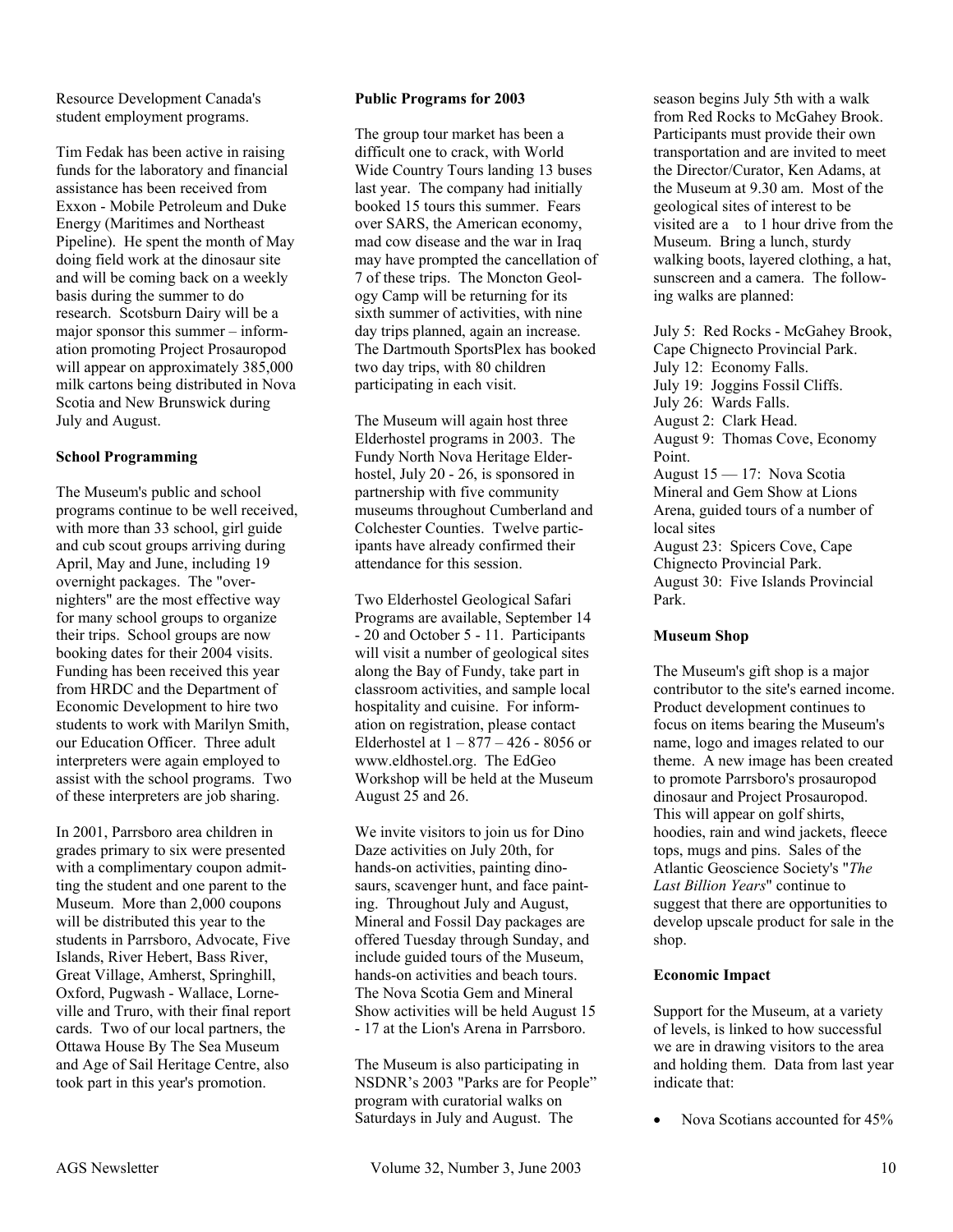of visits versus 49% the previous year.

- 1,724 visitors arrived from New Brunswick, representing 8% of visits, compared with 6% in 2001- 02.
- 60% of visitors learned about the Museum through Doers and Dreamers, word of mouth, or a visitor information centre. 14% of respondents learned about us from our rack cards, and 5% found our Web site.
- During the summer season, the average visitor stays at least 2 days in the Parrsboro area.
- The average group size is at least 4 persons (2 adults + 2 children, 2 couples).
- The museum is the primary reason for 24% of the respondents traveling to Parrsboro.
- 76% of the respondents used accommodations in the Parrsboro area. Average use of accommodations was 2.9 nights.
- 49% of the groups ate at a local restaurant, 19 % ate takeout and 16% ate at a café.
- Each tourist spends a minimum of \$50.00 per day.
- The museum, local attractions and businesses are responsible for bringing from 1 to 3 million dollars into the local area.

#### **Ongoing Development**

Two years ago the Board of Directors of the Cumberland Geological Society embarked on a process to ensure that the Museum would continue to be a key educational resource and tourist attraction. The development and promotion of Cape Chignecto Provincial Park, the Bay of Fundy Tourism Partnership and pursuit of the UNESCO World Heritage Site designation for the Joggins Fossil Cliffs continue to bring attention to our region as an international tourist destination.

Based on the past nine years of operation, the existing facility appears to have an annual carrying capacity of 23,000. Any significant increase in visits will impact on the quality of the

services offered. Potential changes to the Museum were identified by the Board and staff that would maximize the benefits of increased site usage and the economic impact on the local community and region. Last August, the Board invited a number of partners to the Museum determine the level of interest in and financial support for the expansion plans. It was decided that a feasibility assessment should be undertaken to determine if the expansion of the Museum, as a Bay of Fundy Discovery Centre, is viable.

Terms of Reference for the first phase of the Museum expansion, which would include a feasibility study, development of a concept plan, preliminary graphics and floor plan and a business plan, have been drafted over the past winter. A consultant will be sought to carry out this work. The concept must be complimentary to other attractions in the immediate region of Parrsboro and the Fundy Shore and opportunities for partnership and key linkages will also be identified.

The feasibility study, concept plan development, preliminary graphics and business plan components of the Museum expansion are intended to provide a viable foundation for future phases of development activity including refinement and enhancement of architectural design and initiation of relevant engineering studies, development and implementation of fund raising, design of new exhibits, programs and related amenities, future marketing and promotion strategies.

# **Canadian Institute of Mining and Metallurgy Field Trip**

 $\mathcal{L}_\text{max}$  , where  $\mathcal{L}_\text{max}$  and  $\mathcal{L}_\text{max}$ 

*David Lentz*  dlentz@unb.ca

In early May, the Canadian Institute of Mining and Metallurgy (CIM), together with staff from NBDNR, GSC, UNB and Freewest Resources hosted a field trip to the various important gold systems in southwestern New Brunswick.

The trip was led by Kathleen Thorne

(NBDNR) and had approximately 30 participants. The Clarence Stream main and AD zones were visited, as well as McDougall Brook, Lake George and Springfield occurrences. Drill core from those proper-ties was also available, including the Poplar Mountian and Kedron gold- bearing systems.

The field trip was preceded by an Intrusion - related Gold Special Session at the CIM annual general meeting in Montreal, chaired by Don Hoy (Freewest Resources), with presentations by Ms. Thorne, Malcolm McLeod (NBDNRE), Adrian Park (UNB), Xueming Yang (UNB), and David Lentz (UNB).

 $\mathcal{L}_\text{max}$ 

#### **CANQUA – CGRG 2003**  *Ralph Stea*  rrstea@gov.ns.ca

The CANQUA **–** CGRG conference held in June at Dalhousie University and the Bedford Institute of Oceanography was lively and stimulating, with 130 scientists from Canada, the United States, Europe and Asia in attendance.

Two sessions on applied Quaternary geology got the conference off to a great start on June 9. The first session, organized by Andrée Bolduc and Serge Paradis (GSC), featured new advances in computer-aided 3-D mapping with some amazing flythroughs of digital terrain models, superimposed surficial geology and the interpreted retreat of ice sheets. The afternoon session featured techniques and case histories of mineral exploration using glacial drift as a medium, and was chaired by Bruce Broster (UNB) and Cliff Stanley and Ian Spooner (Acadia). During this session, delegates were treated to exciting papers on the "how tos" of drift prospecting using new mapping techniques and concepts of palimpsest glacial terrains applied to exploration of commodities like diamonds.

The conference program was high-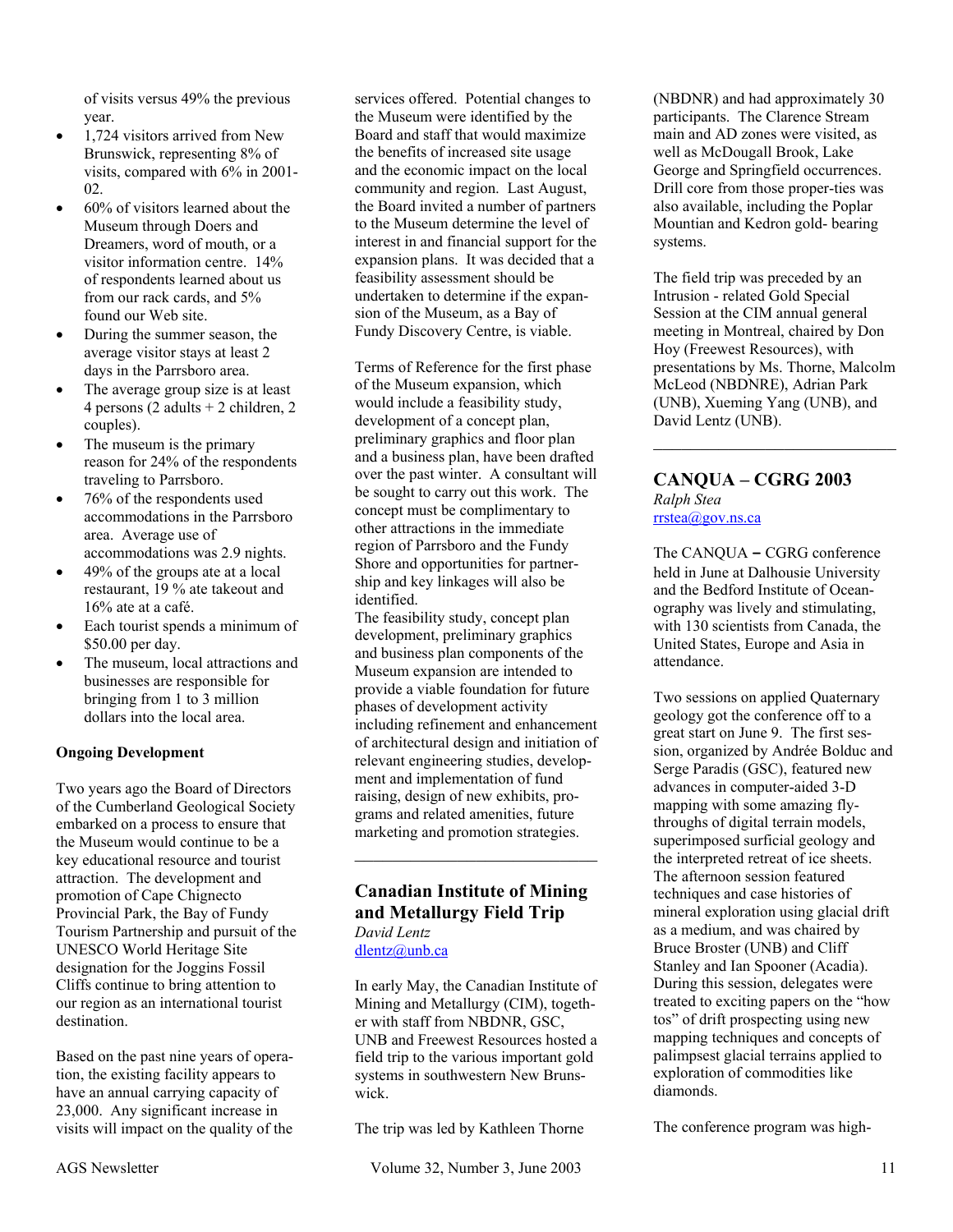lighted by special sessions in honour of two recently deceased former GSC researchers, Douglas Grant and Lewis H. King. The Lewis H. King Memorial Session, organized by Brian Todd and Gordon Fader and held at BIO on the morning of June 10, featured papers on marine geology. Presentations included the results of new multibeam and seismic mapping offshore from southwest Nova Scotia and the Scotian Slope.

The afternoon session, organized by Mike Lewis, Bob Mott (GSC) and Jim Teller (University of Manitoba) and also held at BIO, was devoted to a series of papers on North American meltwater and floods to the Atlantic Ocean. Thought-provoking presentations centred around the intriguing ques-tions of meltwater routing from under and around former ice sheets and the effects on climate. A summary volume on the meltwater session is "in the works".

The conference returned to Dalhousie for the Doug Grant Memorial Session, organized by Ralph Stea (NSDNR) and John Shaw (GSC) and held on the morning of June 11. This session featured papers on the glacial history of Atlantic Canada and dealt with empirical evidence for ice flows and theoretical models of ice stream development and glacier inception. A nexus of theory and data is in the offing under the auspices of the Atlantic Canada Ice Dynamics Workshop (ACID), led by John Gosse (Dalhousie).

The afternoon session on June 11 focused on general themes and was chaired by Dave Sauchyn (University of Regina) and Ann Miller (Acadia). Papers included tree-ring dating in Nova Scotia, glaciation in British Columbia and carbon dioxide sequestration in the western Pacific.

The rest of the afternoon and the session on June 12 were devoted to geoarchaeology and attracted a range of excellent presentations. These sessions were organized by Dorothy Godfrey-Smith (Dalhousie), Robert

Ferguson (Parks Canada) and Pam Dickinson (UNB). Presentations included the stratigraphy and paleoecology.of archaeological sites and new and exciting methods of age dating, including optical and thermal luminescence and cosmogenic nuclides. Phillip Giles (Saint Mary's) and Antoni Lewkowicz (University of Ottawa) ran an excellent session on geomorphology, which included the J. Ross MacKay lecture, given by John Gosse and entitled "Cosmo-genic nuclide exposure dating in Can-ada: new strategies, old landscapes, new questions."

The conference organizers experimented with a poster mini-talk format, whereby presenters were given 5 minutes, 5 slides and 5 megabytes to get their message across and entice delegates to their posters. The consensus was that this was a success, albeit with a need for stricter controls on timing.

The pre- and post-conference field trips, organized by Ralph Stea and John Shaw, covered much of northern mainland Nova Scotia and Cape Breton Island. The organizers, aided by Bob Mott, showcased the illuminating Quaternary sections of Nova Scotia that could not be dimmed by occasional showers. The Halifax Harbour Boat Tour was run by Gordon Fader, who regaled delegates with geological and historical tales of the Harbour while they quenched a mighty thirst and were tossed about in das boat. Social events included the Irish Pub Night, and a conference banquet at the Saint Mary's Boat Club. Both events were memorable experiences, thanks to lively Celtic entertainment, including renowned local musicians Dave MacIssac and Louis Benoit, and great food and drink. At the banquet, the CANQUA Johnston medal was awarded to Claude Hillaire-Marcel for a lifetime of achievement in Quarternary science.

Student participation in the conference was excellent. Jennifer Smith (Memorial) won the CGRG Slaymaker award for the best student presentation in geomorphology. Kim Wahl

(Acadia) was awarded the CGRG best poster award for geomorphology. Alan Gontz (University of Maine) and Thian Hundert (Dalhousie) were named first place winners of the Proudfoot award for best student oral presentation. Jessie Vincent (UNB) was the second place winner. The Lortie awards for best student poster presentations (first through third, respectfully) were Sophie Baker (Dalhousie), Andrea Nurse (University of Maine) and John Rayburn (Binghamton University).

# **CONGRATULATIONS**

Congratulations to the following AGS members for recognition of their talents, skills, achievements and commitments to geoscience:

 $\mathcal{L}=\mathcal{L}=\mathcal{L}=\mathcal{L}=\mathcal{L}=\mathcal{L}=\mathcal{L}=\mathcal{L}=\mathcal{L}=\mathcal{L}=\mathcal{L}=\mathcal{L}=\mathcal{L}=\mathcal{L}=\mathcal{L}=\mathcal{L}=\mathcal{L}=\mathcal{L}=\mathcal{L}=\mathcal{L}=\mathcal{L}=\mathcal{L}=\mathcal{L}=\mathcal{L}=\mathcal{L}=\mathcal{L}=\mathcal{L}=\mathcal{L}=\mathcal{L}=\mathcal{L}=\mathcal{L}=\mathcal{L}=\mathcal{L}=\mathcal{L}=\mathcal{L}=\mathcal{L}=\mathcal{$ 

**Graham Williams**, who received the Atlantic Provinces Council on the Sciences/Canpolar Science Communication Award. This award is made to a scientist who best communicates sciences and technology principles and research to the general public. The person must work and reside in the Atlantic Provinces, and have made a "successful and sustained effort to encourage public interest in and understanding of science and technology, working beyond the formal education system". The award was presented to Graham by Dr. Roger Gordon, Dean of Science at the University of Prince Edward Island. Although Graham noted that he was glad of his beard to hide the blushes that he experienced as a result of Dr. Gordon's glowing remarks, we in the Atlantic Geoscience Society know that, his modesty aside, Graham surely deserved the award more than anyone else.

**Dan Kontak and Jarda Dostal**, who were awarded the Mineralogical Association of Canada's Hawley Medal at the recent GAC – MAC – SEG meeting in Vancouver, with coauthors Kurt Keyser and Doublas Archibald. The Hawley Medal is awarded by the MAC to the authors of the best paper to appear in The